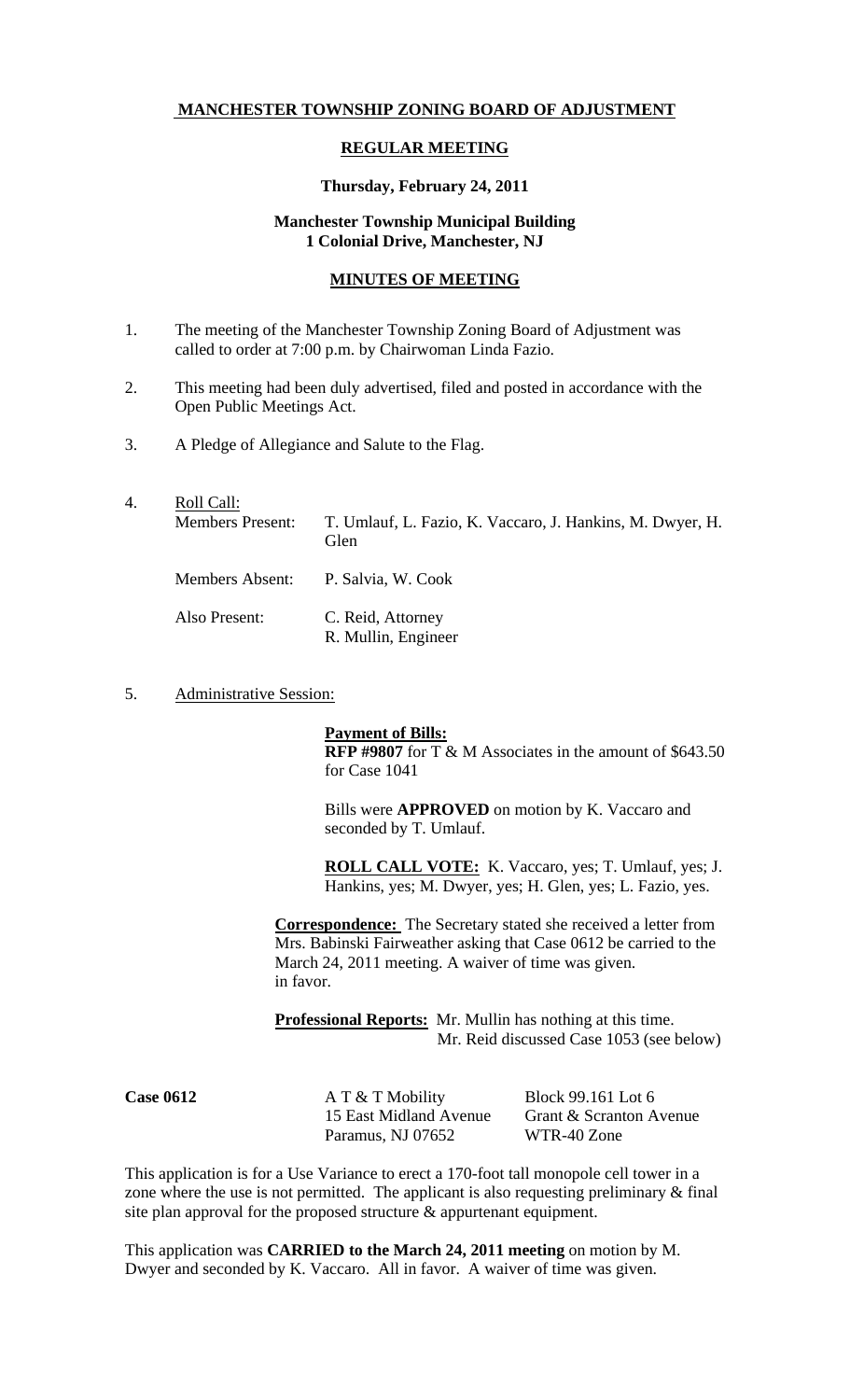Memorialization of a resolution of a variance denial for a Use Variance to operate a solid waste management business where the use is not permitted in this zone. The applicant also requested preliminary and final site plan approval to modify the property to accommodate the proposed use. The Board, however, did not address the site plan portion of the application because the use variance was denied. Applicant: Rosoca Holdings, LLC. Denied at the April 19, 2010 meeting. Case 0913 This resolution was **CARRIED** to the March 24, 2011 meeting.

Memorialization of a resolution of a variance approval for the construction of a single family dwelling on a lot having a lot area of 20,577 square feet where 40,000 square feet is required; a lot width of 130.9 feet where 200 feet is required; an improvable lot area of 3,420 square feet where 18,700 square feet is required; and a front yard setback of 31 feet where 50 feet is required. Block 21 Lot 1701.04, 6 Shorin Way. Applicant: Daniel Sarama. Approved at the January 27, 2011 meeting. This resolution was **APPROVED** on motion by K. Vaccaro and seconded by T. Umlauf.

**ROLL CALL VOTE**: K. Vaccaro, yes; T. Umlauf, yes; J. Hankins, yes; M. Dwyer, yes; L. Fazio, yes.

Memorialization of a resolution of approval for preliminary & final site plan approval for the development of 2 buildings, a 5,350 square foot automotive tire & repair business and a 4,450 square foot multi-tenant retail building. Block 38 Lot 3.01, Route 37 & Farm Street. Applicant: Ocean Senior Living. Approved at the January 27, 2011 meeting. This resolution was **APPROVED** on motion by K. Vaccaro and seconded by M. Dwyer.

**ROLL CALL VOTE**: K. Vaccaro, yes; M. Dwyer, yes; T. Umlauf, yes; L. Fazio, yes.

| <b>Case 1053</b> | Jeffrey Jerman     | Block 1.241 Lots 29-31 |
|------------------|--------------------|------------------------|
|                  | PO Box 355         | Commonwealth Blvd      |
|                  | Monmouth Beach, NJ | $R-10$ Zone            |

This application is for the construction of a single family dwelling on a lot having a lot area of 7,500 square feet where 10,000 square feet is required; a lot width of 75 feet where 100 feet is required; a lot frontage of 75 feet where 100 feet is required; an improvable lot area of 4,225 square feet where 5,800 square feet is required. Mr. Reid stated that he has a letter with regard to this Case. He spoke to Mr. Jerman earlier today in the fact that he had to send buy/sell letters and one of the adjoining property owners is the Township. The Township has a property change request form with an applicable fee to be paid to the township before they would start the process of any sort of property transaction. Mr. Jerman did not submit that form, he agreed that he would submit the form and the fee in return for the Township trying to expedite the property transaction process. Mr. Reid did speak to the Clerk, Ms. Skibo and she had already started that process relying on Mr. Jerman submitting that form. The letter he has sort of memorializes those conversations wherein the application will be carried to the April 28, 2011 meeting with no further notice being given. On motion by K. Vaccaro and seconded by J. Hankins this application will be **CARRIED to the April 28, 2011 meeting**. No further notice will be given. All in favor.

**Adjournment:** The meeting was adjourned at 7:08 p.m. on motion by K. Vaccaro and seconded by J. Hankins. All in favor.